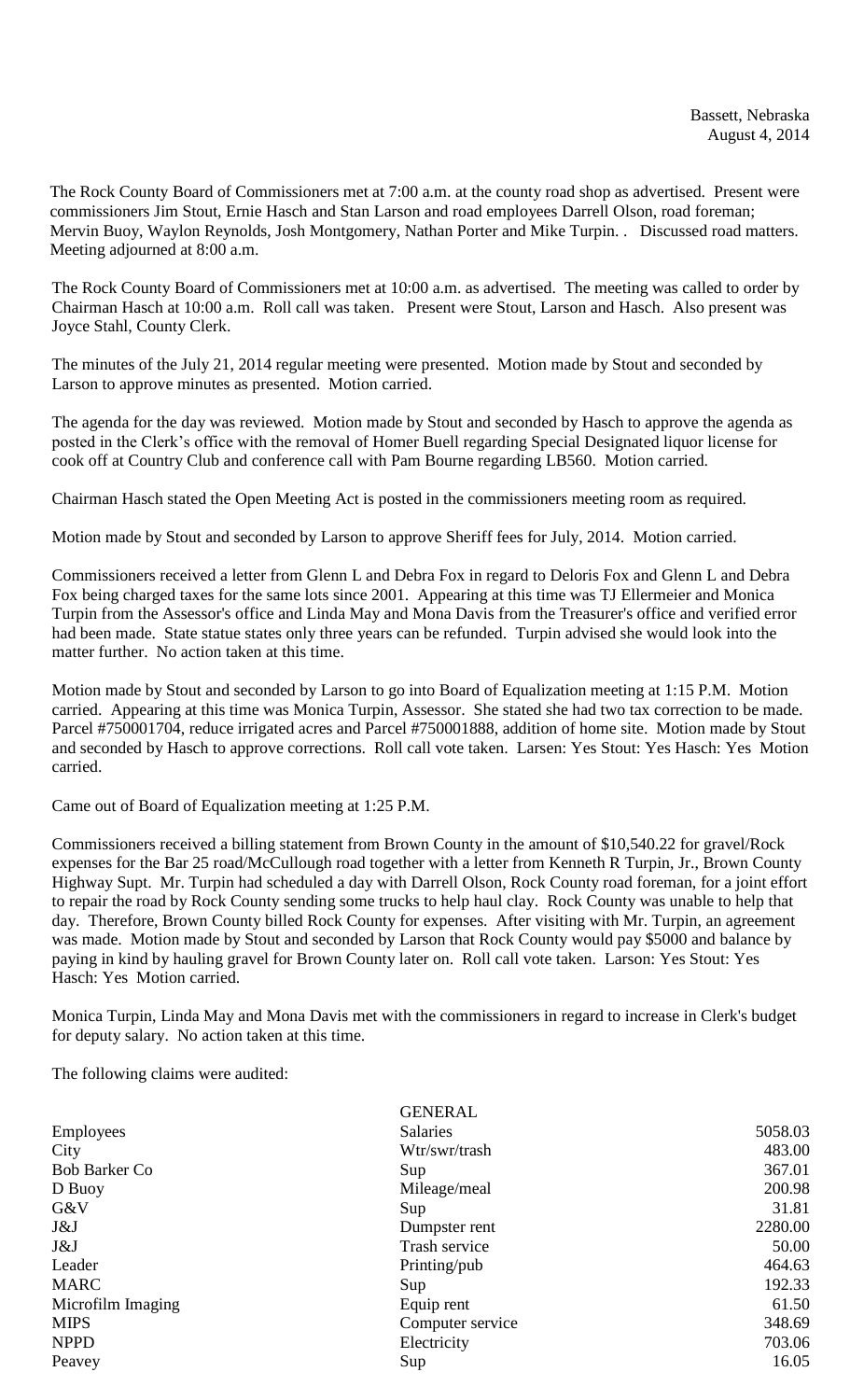| Range Cafe                                 | Jury meals                      | 59.00            |
|--------------------------------------------|---------------------------------|------------------|
| <b>RC</b> Clerk                            | Mat retire                      | 325.14           |
| <b>RC</b> Hospital                         | Sup                             | 213.82           |
| RC Tel                                     | Service                         | 625.77           |
| Dawson Co Sheriff                          | Fees                            | 18.50            |
| <b>RC</b> Clerk                            | Mat soc sec                     | 385.47           |
| <b>West Payment Center</b>                 | Subscription                    | 463.50           |
| R Wright                                   | Contract labor                  | 1000.00          |
|                                            | <b>ROAD</b>                     |                  |
| Road crew                                  | Labor                           | 7458.73          |
| <b>B's Enterprises</b>                     | Blades/flag material            | 1225.00          |
| City                                       | Wtr/swr/trash                   | 62.00            |
| M Buoy                                     | Fuel                            | 37.49            |
| J&J                                        | Trash service                   | 50.00            |
| Krotter's                                  | Sup                             | 107.37           |
| <b>Medical Enterprises</b>                 | Drug testing                    | 31.00            |
| Niobrara Valley Consultants<br><b>NPPD</b> | Research exp                    | 691.80           |
| <b>RC</b> Clerk                            | Electricity<br>Mat retire       | 122.86<br>503.48 |
| RC Tel                                     | Service                         | 56.18            |
| <b>RC</b> Clerk                            | Mat soc sec                     | 559.21           |
| Viaero                                     | Service                         | 68.66            |
|                                            |                                 |                  |
|                                            | HWY BRIDGE BUYBACK PROGRAM      |                  |
| <b>Dilligaff Trucking</b>                  | Machine hire                    | 5000.00          |
|                                            | <b>ROAD/BRIDGE CONSTRUCTION</b> |                  |
| <b>Dilligaff Trucking</b>                  | Trailer rent                    | 1050.00          |
| <b>Ed Hoevet Excavating</b>                | Material/labor                  | 17,124.00        |
|                                            |                                 |                  |
|                                            | <b>LIBRARY</b><br>Salaries      | 246.00           |
| Employees                                  | Wtr/swr                         | 65.75            |
| City<br><b>Centurion Tech</b>              | Maint renewal                   | 53.84            |
| <b>Floor Maintenance</b>                   | Sup                             | 35.73            |
| G&V                                        | Sup                             | 94.36            |
| Greg's Heating $&AC$                       | Service call                    | 66.39            |
| Ingram                                     | <b>Books</b>                    | 173.44           |
| Krotter's                                  | Sup                             | 21.28            |
| Leader                                     | Subscription                    | 34.00            |
| <b>Norfolk Daily News</b>                  | Subscription                    | 168.00           |
| <b>NPPD</b>                                | Electricity                     | 103.16           |
| <b>RC</b> Clerk                            | Mat retire                      | 4.46             |
| RC Tel                                     | Service                         | 253.16           |
| A Shaw                                     | Contract labor                  | 725.00           |
| <b>RC</b> Clerk                            | Mat soc sec                     | 18.82            |
| <b>SourceGas</b>                           | Ntl gas                         | 30.21            |
| E Teel                                     | Mileage/petty cash              | 327.46           |
| <b>US Bank</b>                             | Books/sup/travel exp            | 327.83           |
|                                            | 911 EMERGENCY EQUIPMENT         |                  |
| CenturyLink                                | Service                         | 469.77           |
| LLC CenturyLink Comm                       | Service                         | 5.88             |
| <b>Great Plains Comm</b>                   | Service                         | 86.48            |
| RC Tel                                     | Service                         | 34.72            |
|                                            | <b>WEED</b>                     |                  |
| Employee                                   | Salary                          | 688.50           |
| Krotter's                                  | Sup                             | 4.04             |
| <b>RC</b> Clerk                            | Mat retire                      | 46.47            |
| <b>RC</b> Clerk                            | Mat soc sec                     | 52.67            |
| R Stolcpart                                | Sup                             | 86.14            |
|                                            | <b>NOXIOUS WEED CHEMICAL</b>    |                  |
| Heyden Spraying                            | Machine hire                    | 1080.00          |
|                                            | <b>AMBULANCE</b>                |                  |
| City                                       | Rent                            | 200.00           |
| RC Tel                                     | Service                         | 47.23            |
| Verizon                                    | Service                         | 42.90            |
|                                            |                                 |                  |